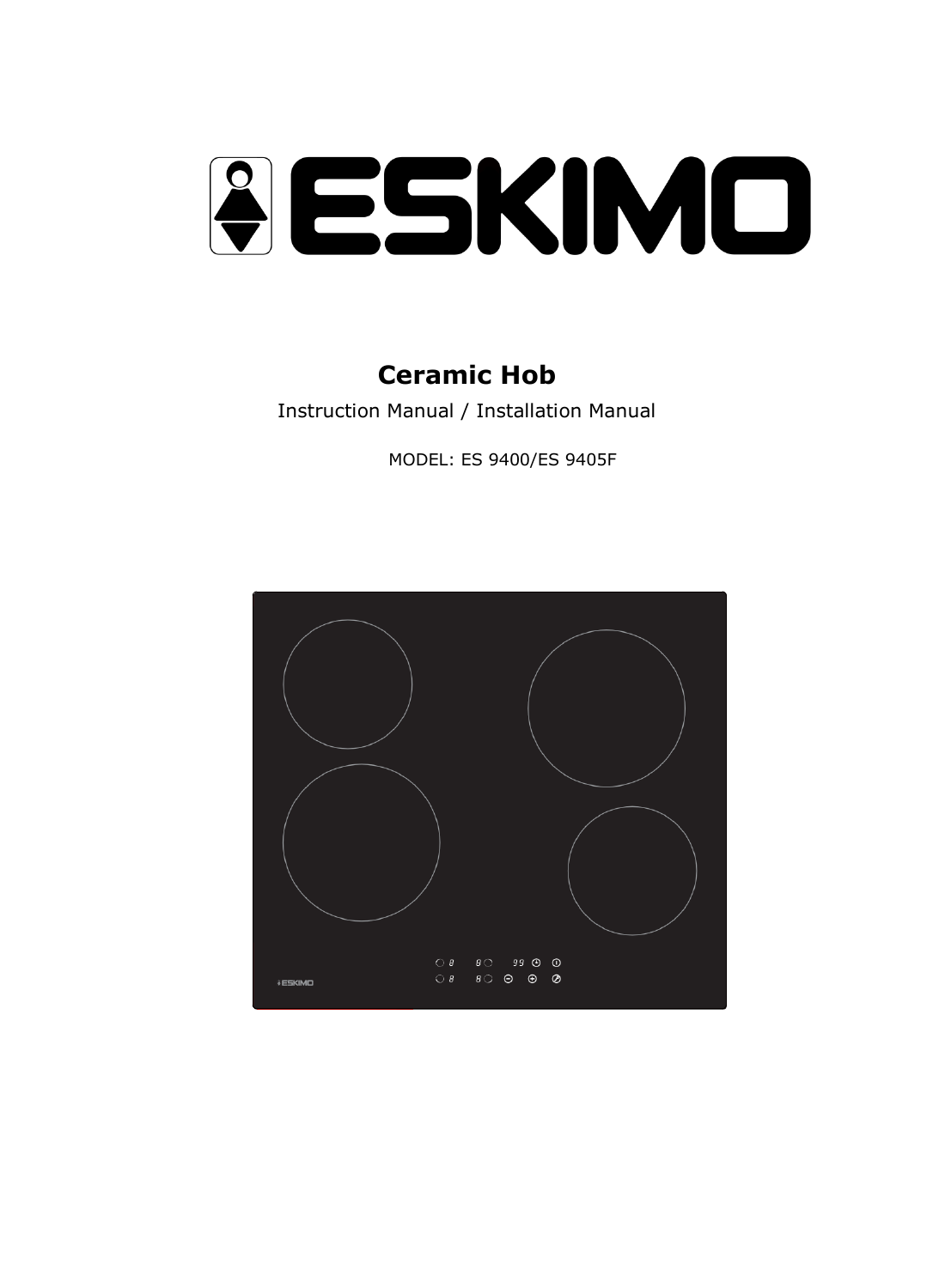## **Content**

|    | 1.1 |       |                                                 |  |
|----|-----|-------|-------------------------------------------------|--|
|    | 1.2 |       |                                                 |  |
|    |     | 1.2.1 |                                                 |  |
|    |     | 1.2.2 |                                                 |  |
|    |     | 1.2.3 |                                                 |  |
|    | 1.3 |       |                                                 |  |
|    |     | 1.3.1 |                                                 |  |
|    |     | 1.3.2 |                                                 |  |
|    |     | 1.3.3 |                                                 |  |
|    |     | 1.3.4 |                                                 |  |
|    |     | 1.3.5 |                                                 |  |
| 2. |     |       |                                                 |  |
|    | 2.1 |       |                                                 |  |
|    | 2.2 |       |                                                 |  |
|    | 2.3 |       |                                                 |  |
|    | 2.4 |       |                                                 |  |
|    | 2.5 |       |                                                 |  |
|    | 2.6 |       |                                                 |  |
| З. |     |       |                                                 |  |
|    | 3.1 |       |                                                 |  |
|    | 3.2 |       |                                                 |  |
|    | 3.3 |       |                                                 |  |
|    |     | 3.3.1 |                                                 |  |
|    |     | 3.3.2 |                                                 |  |
|    |     | 3.3.3 |                                                 |  |
|    |     | 3.3.4 |                                                 |  |
|    |     | 3.3.5 |                                                 |  |
|    |     |       |                                                 |  |
|    |     |       |                                                 |  |
|    |     |       |                                                 |  |
|    |     |       |                                                 |  |
|    |     | 4.1.1 |                                                 |  |
|    |     |       |                                                 |  |
|    |     |       |                                                 |  |
| 5. |     |       |                                                 |  |
| 6. |     |       |                                                 |  |
| 7. |     |       |                                                 |  |
| 8. |     |       |                                                 |  |
|    | 8.1 |       |                                                 |  |
|    | 8.2 |       |                                                 |  |
|    | 8.3 |       |                                                 |  |
|    | 8.4 |       | Connecting the hob to the mains power supply 18 |  |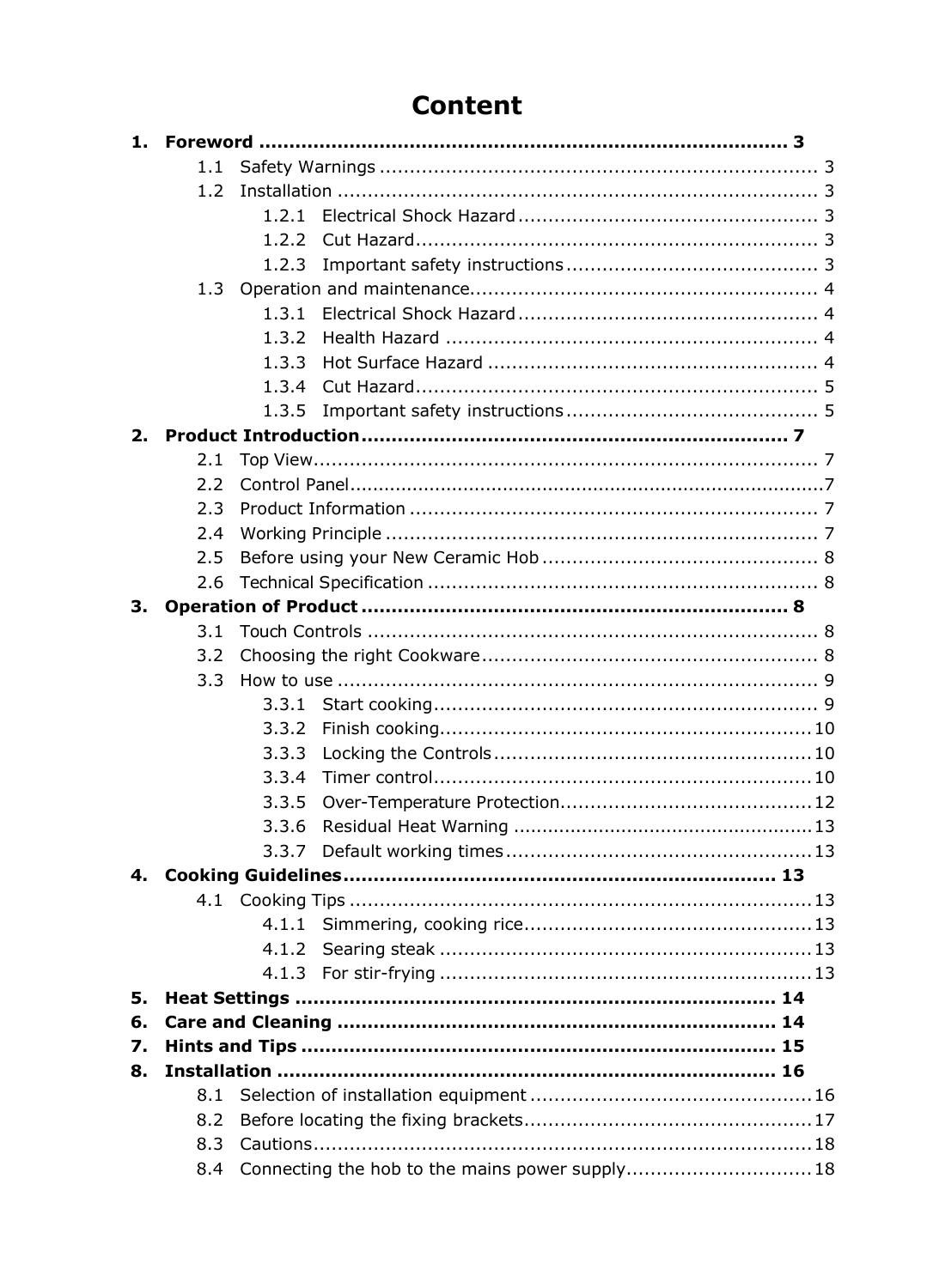## <span id="page-2-0"></span>**1. Foreword**

## <span id="page-2-1"></span>**1.1 Safety Warnings**

Your safety is important to us. Please read this information before using your cooktop.

## <span id="page-2-2"></span>**1.2 Installation**

### <span id="page-2-3"></span>**1.2.1 Electrical Shock Hazard**

- Disconnect the appliance from the mains electricity supply before carrying out any work or maintenance on it.
- Connection to a good earth wiring system is essential and mandatory.
- Alterations to the domestic wiring system must only be made by a qualified electrician.
- Failure to follow this advice may result in electrical shock or death.

### <span id="page-2-4"></span>**1.2.2 Cut Hazard**

- Take care panel edges are sharp.
- Failure to use caution could result in injury or cuts.

### <span id="page-2-5"></span>**1.2.3 Important safety instructions**

- Read these instructions carefully before installing or using this appliance.
- No combustible material or products should be placed on this appliance at any time.
- Please make this information available to the person responsible for installing the appliance as it could reduce your installation costs.
- In order to avoid a hazard, this appliance must be installed according to these instructions for installation.
- This appliance is to be properly installed and earthed only by a suitably qualified person.
- This appliance should be connected to a circuit which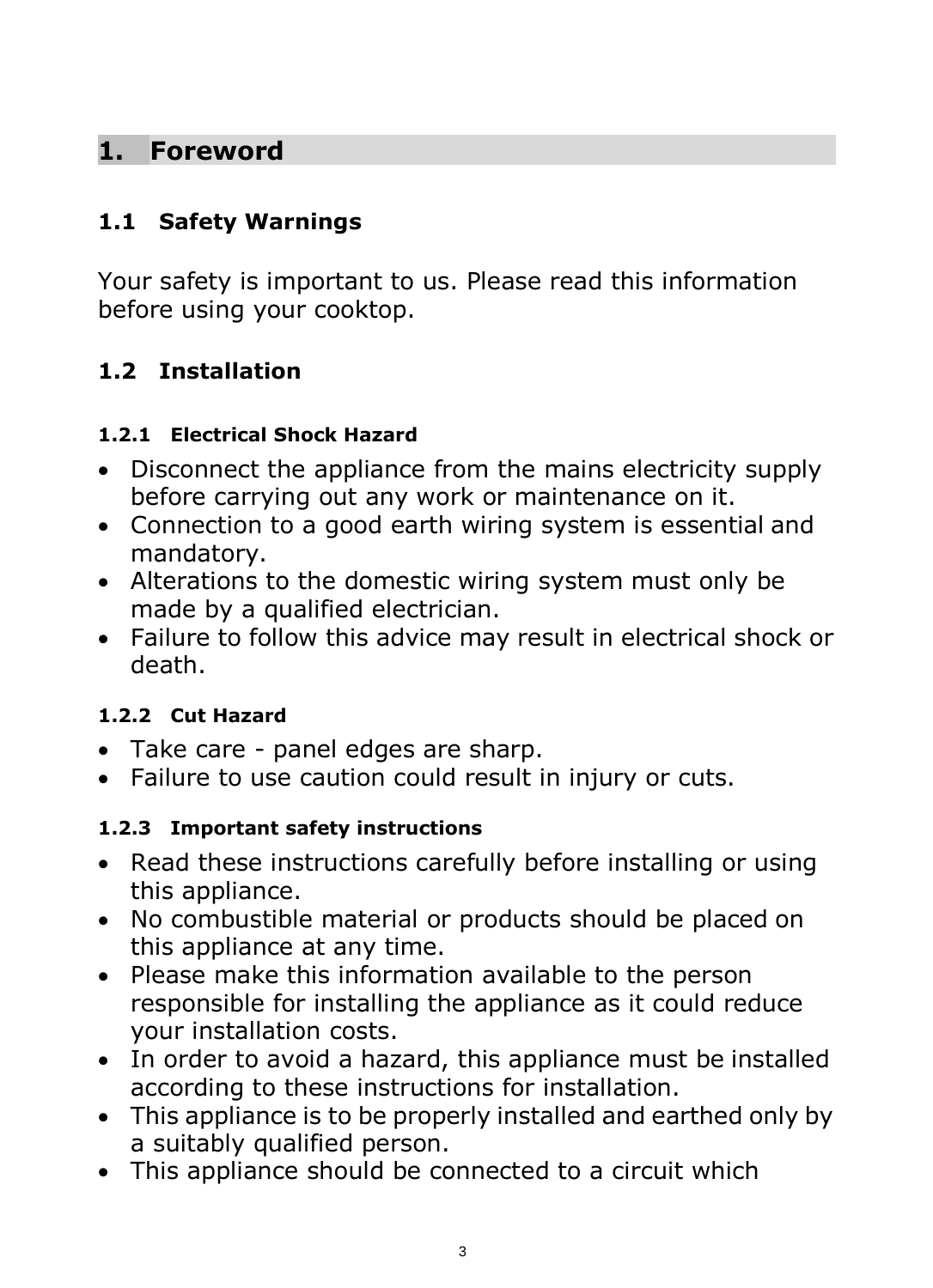incorporates an isolating switch providing full disconnection from the power supply.

• Failure to install the appliance correctly could invalidate any warranty or liability claims.

## <span id="page-3-0"></span>**1.3 Operation and maintenance**

## <span id="page-3-1"></span>**1.3.1 Electrical Shock Hazard**

- Do not cook on a broken or cracked cooktop. If the cooktop surface should break or crack, switch the appliance off immediately at the mains power supply (wall switch) and contact a qualified technician.
- Switch the cooktop off at the wall before cleaning or maintenance.
- Failure to follow this advice may result in electrical shock or death.

### <span id="page-3-2"></span>**1.3.2 Health Hazard**

- This appliance complies with electromagnetic safety standards.
- However, persons with cardiac pacemakers or other electrical implants (such as insulin pumps) must consult with their doctor or implant manufacturer before using this appliance to make sure that their implants will not be affected by the electromagnetic field.
- Failure to follow this advice may result in death.

### <span id="page-3-3"></span>**1.3.3 Hot Surface Hazard**

- During use, accessible parts of this appliance will become hot enough to cause burns.
- Do not let your body, clothing or any item other than suitable cookware contact the Ceramic glass until the surface is cool.
- Metallic objects such as knives, forks, spoons and lids should not be placed on the hob surface since they can get hot
- Keep children away.
- Handles of saucepans may be hot to touch. Check saucepan handles do not overhang other cooking zones that are on. Keep handles out of reach of children.
- Failure to follow this advice could result in burns and scalds.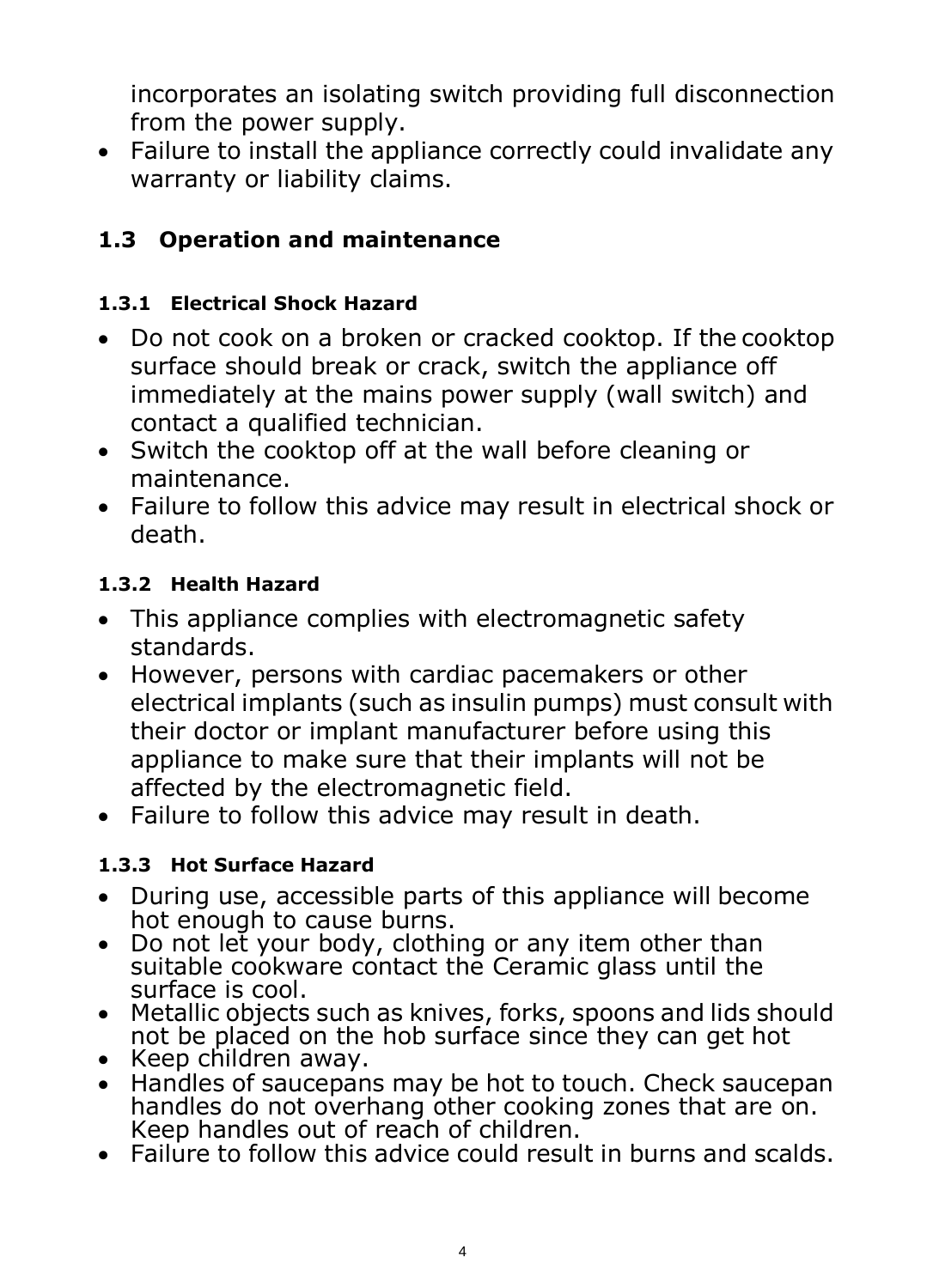### <span id="page-4-0"></span>**1.3.4 Cut Hazard**

- The razor-sharp blade of a cooktop scraper is exposed when the safety cover is retracted. Use with extreme care and always store safely and out of reach of children.
- Failure to use caution could result in injury or cuts.

### <span id="page-4-1"></span>**1.3.5 Important safety instructions**

- Never leave the appliance unattended when in use. Boilover causes smoking and greasy spillovers that may ignite.
- Never use your appliance as a work or storage surface.
- Never leave any objects or utensils on the appliance.
- Do not place or leave any magnetisable objects (e.g. credit cards, memory cards) or electronic devices (e.g. computers, MP3 players) near the appliance, as they may be affected by its electromagnetic field.
- Never use your appliance for warming or heating the room.
- After use, always turn off the cooking zones and the cooktop as described in this manual (i.e. by using the touch controls). Do not rely on the pan detection feature to turn off the cooking zones when you remove the pans.
- Do not allow children to play with the appliance or sit, stand, or climb on it.
- Do not store items of interest to children in cabinets above the appliance. Children climbing on the cooktop could be seriously injured.
- Do not leave children alone or unattended in the area where the appliance is in use.
- Children or persons with a disability which limits their ability to use the appliance should have a responsible and competent person to instruct them in its use. The instructor should be satisfied that they can use the appliance without danger to themselves or their surroundings.
- Do not repair or replace any part of the appliance unless specifically recommended in the manual. All other servicing should be done by a qualified technician.
- Do not use a steam cleaner to clean your cooktop.
- Do not place or drop heavy objects on your cooktop.
- Do not stand on your cooktop.
- Do not use pans with jagged edges or drag pans across the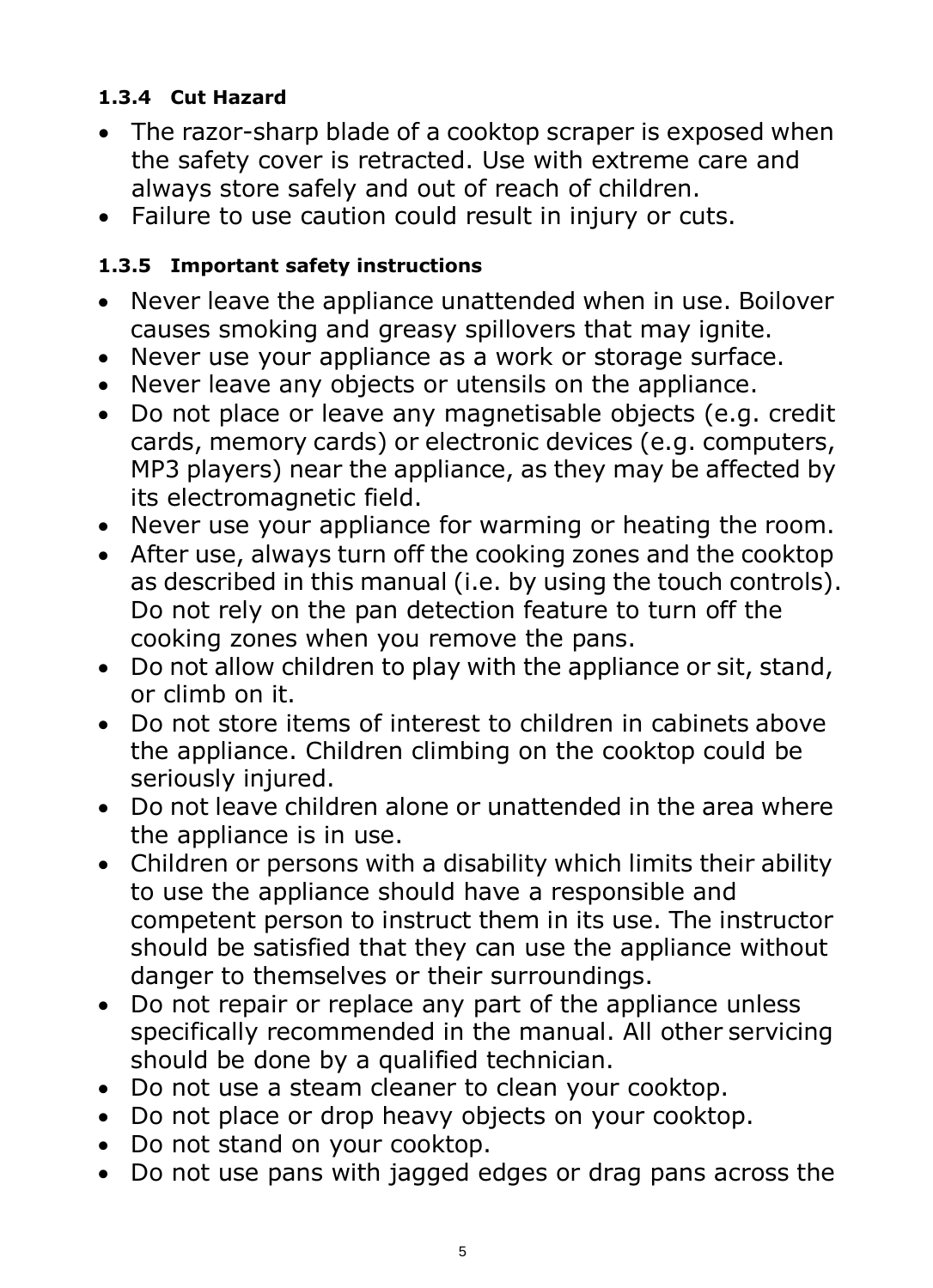Ceramic glass surface as this can scratch the glass.

- Do not use scourers or any other harsh abrasive cleaning agents to clean your cooktop, as these can scratch the Ceramic glass.
- If the supply cord is damaged, it must be replaced by the manufacturer, its service agent or similarly qualified persons in order to avoid a hazard.
- This appliance is intended to be used in household and similar applications such as: -staff kitchen areas in shops, offices and other working environments; -farm houses; -by clients in hotels, motels and other residential type environments; -bed and breakfast type environments.
- **WARNING:** The appliance and its accessible parts become hot during use.
- Care should be taken to avoid touching heating elements.
- Children less than 8 years of age shall be kept away unless continuously supervised.
- This appliance can be used by children aged from 8 years and above and persons with reduced physical, sensory or mental capabilities or lack of experience and knowledge if they have been given supervision or instruction concerning use of the appliance in a safe way and understand the hazards involved.
- Children shall not play with the appliance. Cleaning and user maintenance shall not be made by children without supervision*.*
- **WARNING:** Unattended cooking on a hob with fat or oil can be dangerous and may result in fire. NEVER try to extinguish a fire with water, but switch off the appliance and then cover flame e.g. with a lid or a fire blanket.
- **WARNING**: Danger of fire: do not store items on the cooking surfaces.
- **Warning**: If the surface is cracked, switch off the appliance to avoid
- the possibility of electric shock, for hob surfaces of glass-ceramic or similar material which protect live parts
- A steam cleaner is not to be used.
- The appliance is not intended to be operated by means of an external timer or separate remote-control system.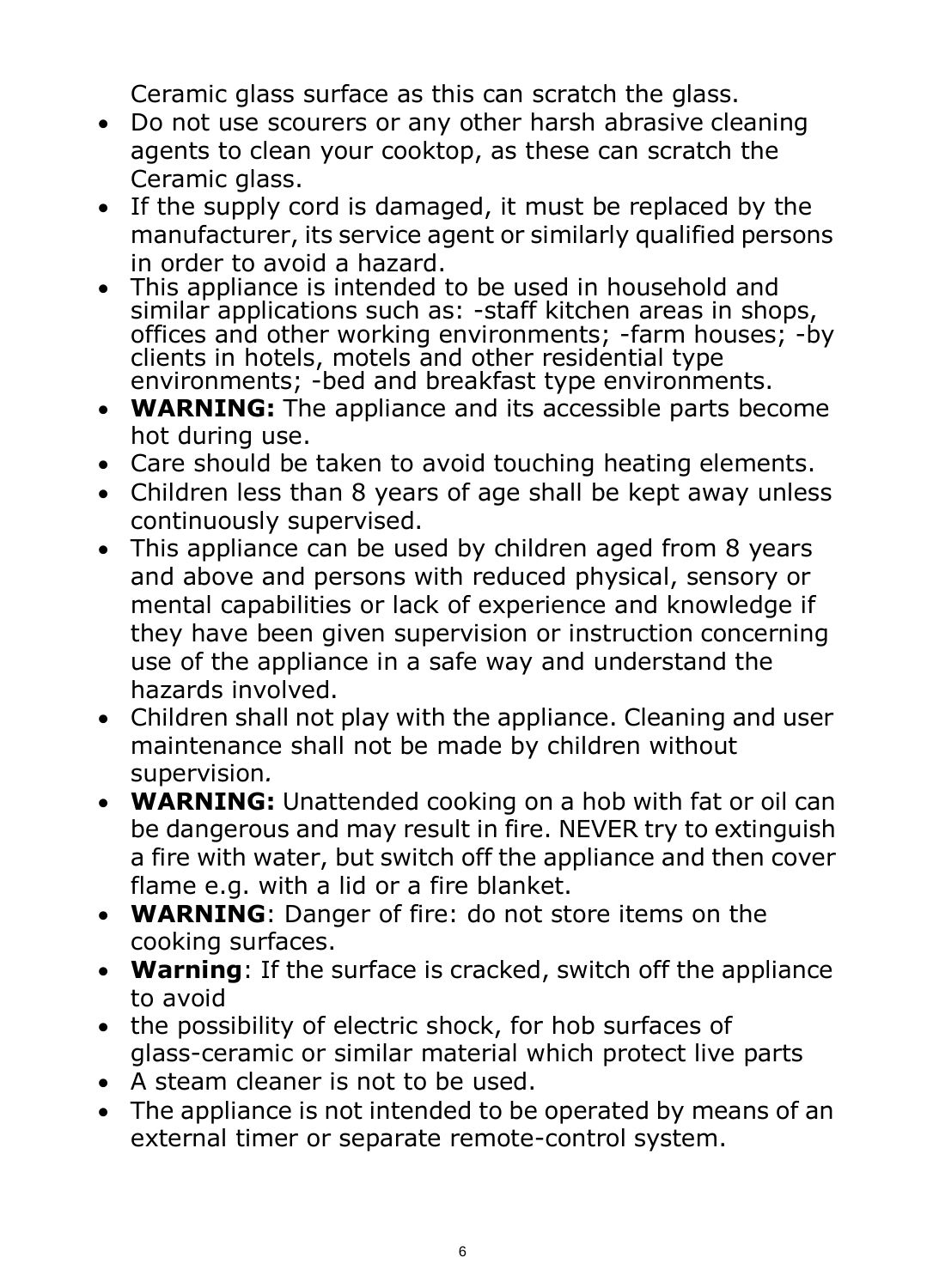#### **Congratulations** on the purchase of your new Ceramic Hob.

We recommend that you spend some time to read this Instruction / Installation Manual in order to fully understand how to install correctly and operate it. For installation, please read the installation section. Read all the safety instructions carefully before use and keep this Instruction / Installation Manual for future reference.

## <span id="page-6-0"></span>**2. Product Introduction**

### <span id="page-6-1"></span>**2.1 Top View**



<span id="page-6-2"></span>

|  | 1. Heating zone selection controls |  |
|--|------------------------------------|--|
|  |                                    |  |

- 2. Power / Timer regulating controls
- 3. Keylock control
- 4. ON/OFF control
- 5. Timer control

### <span id="page-6-3"></span>**2.3 Product Information**

The microcomputer ceramic cooker hob can meet different kinds of cuisine demands because of resistance wire heating, micro-computerized control and multi-power selection, really the optimal choice for modern families.

The ceramic cooker hob centers on customers and adopts personalized design. The hob has safe and reliable performances, making your life comfortable and enabling to fully enjoy the pleasure from life.

### <span id="page-6-4"></span>**2.4 Working Principle**

This ceramic cooker hob directly employs resistance wire heating, and adjust the output power by the power regulation with the touch controls.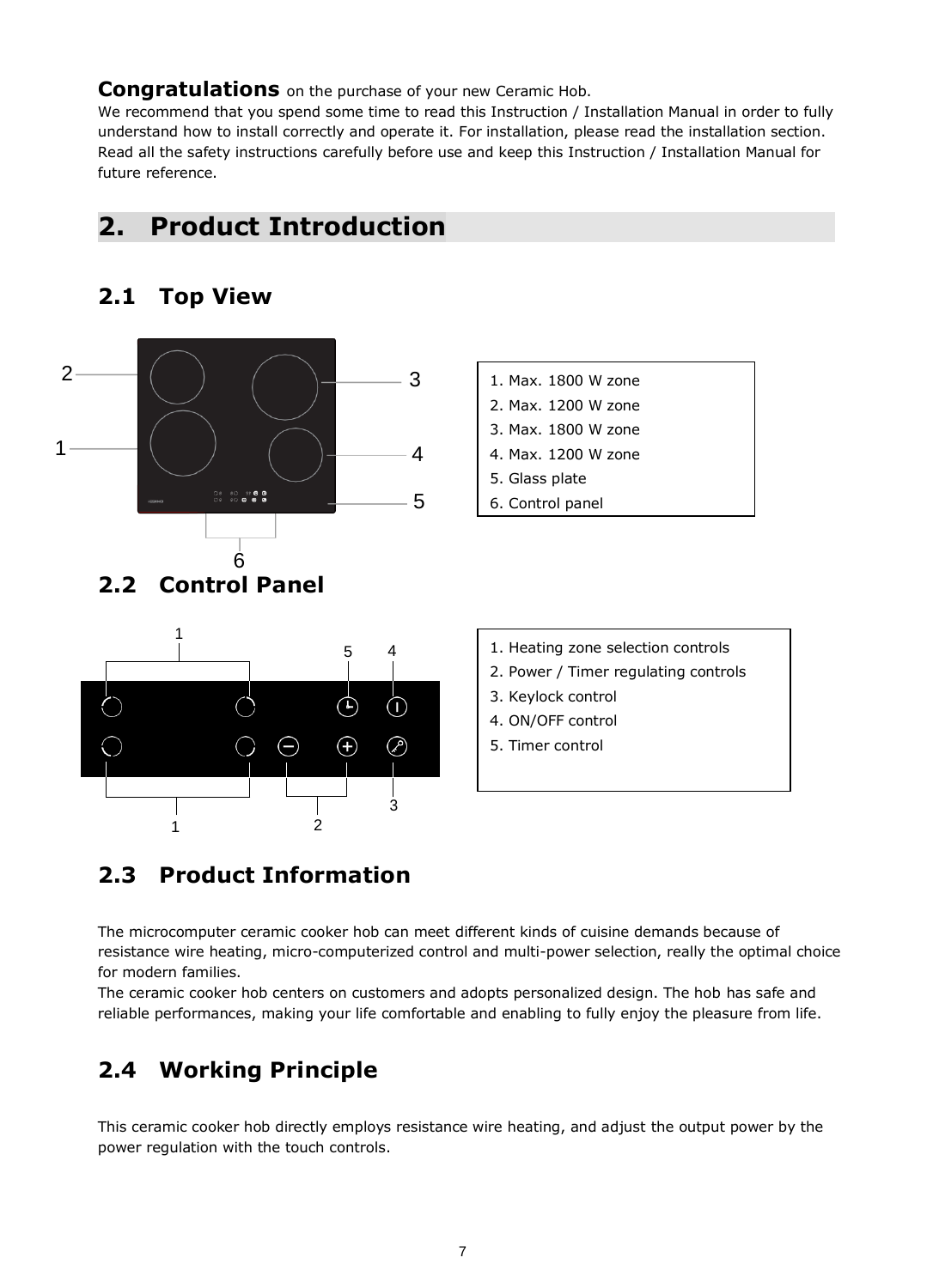### <span id="page-7-0"></span>**2.5 Before using your New Ceramic Hob**

- Read this guide, taking special note of the 'Safety Warnings' section.
- Remove any protective film that may still be on your ceramic hob.

## <span id="page-7-1"></span>**2.6 Technical Specification**

| Cooking Hob                     | ES 9400/ES 9405F       |  |  |
|---------------------------------|------------------------|--|--|
| Cooking Zones                   | 4 Zones                |  |  |
| <b>Supply Voltage</b>           | 220-240V~ 50Hz or 60Hz |  |  |
| <b>Installed Electric Power</b> | 5500-6600W             |  |  |
| Product Size D×W×H(mm)          | 590X520X55             |  |  |
| Building-in Dimensions A×B (mm) | 560X490                |  |  |

Weight and Dimensions are approximate. Because we continually strive to improve our products we may change specifications and designs without prior notice.

## <span id="page-7-2"></span>**3. Operation of Product**

### <span id="page-7-3"></span>**3.1 Touch Controls**

- The controls respond to touch, so you don't need to apply any pressure.
- Use the ball of your finger, not its tip.
- You will hear a beep each time a touch is registered.
- Make sure the controls are always clean, dry, and that there is no object (e.g. a utensil or a cloth) covering them. Even a thin film of water may make the controls difficult to operate.



### <span id="page-7-4"></span>**3.2 Choosing the right Cookware**

Do not use cookware with jagged edges or a curved base.

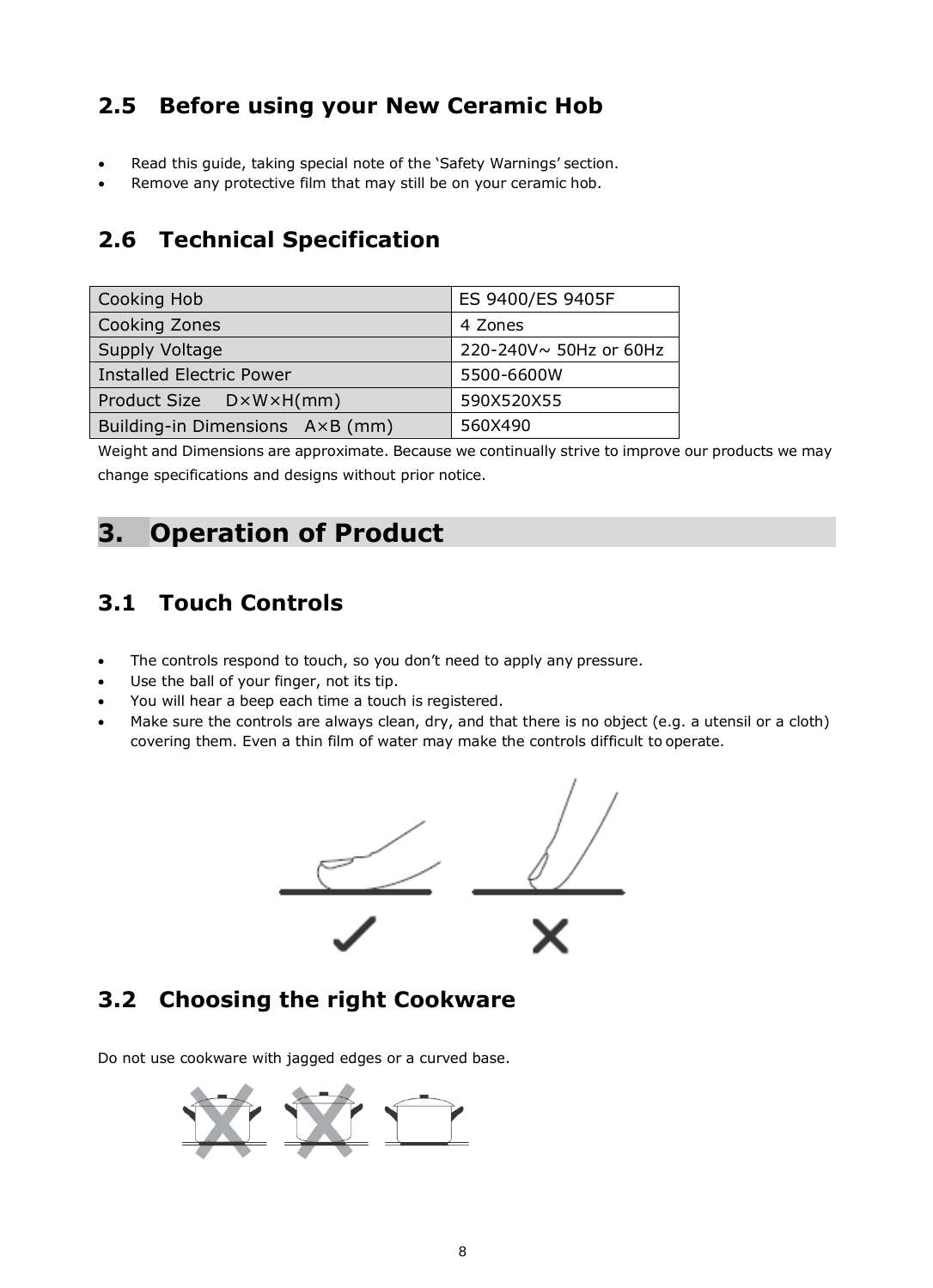Make sure that the base of your pan is smooth, sits flat against the glass, and is the same size as the cooking zone. Always centre your pan on the cooking zone.



Always lift pans off the ceramic hob – do not slide, or they may scratch the glass.



### <span id="page-8-0"></span>**3.3 How to use**

### <span id="page-8-1"></span>**3.3.1 Start cooking**

After power on, the buzzer beeps once, all the indicators light up for 1 second then go out, indicating that the ceramic hob has entered the stat of standby mode.

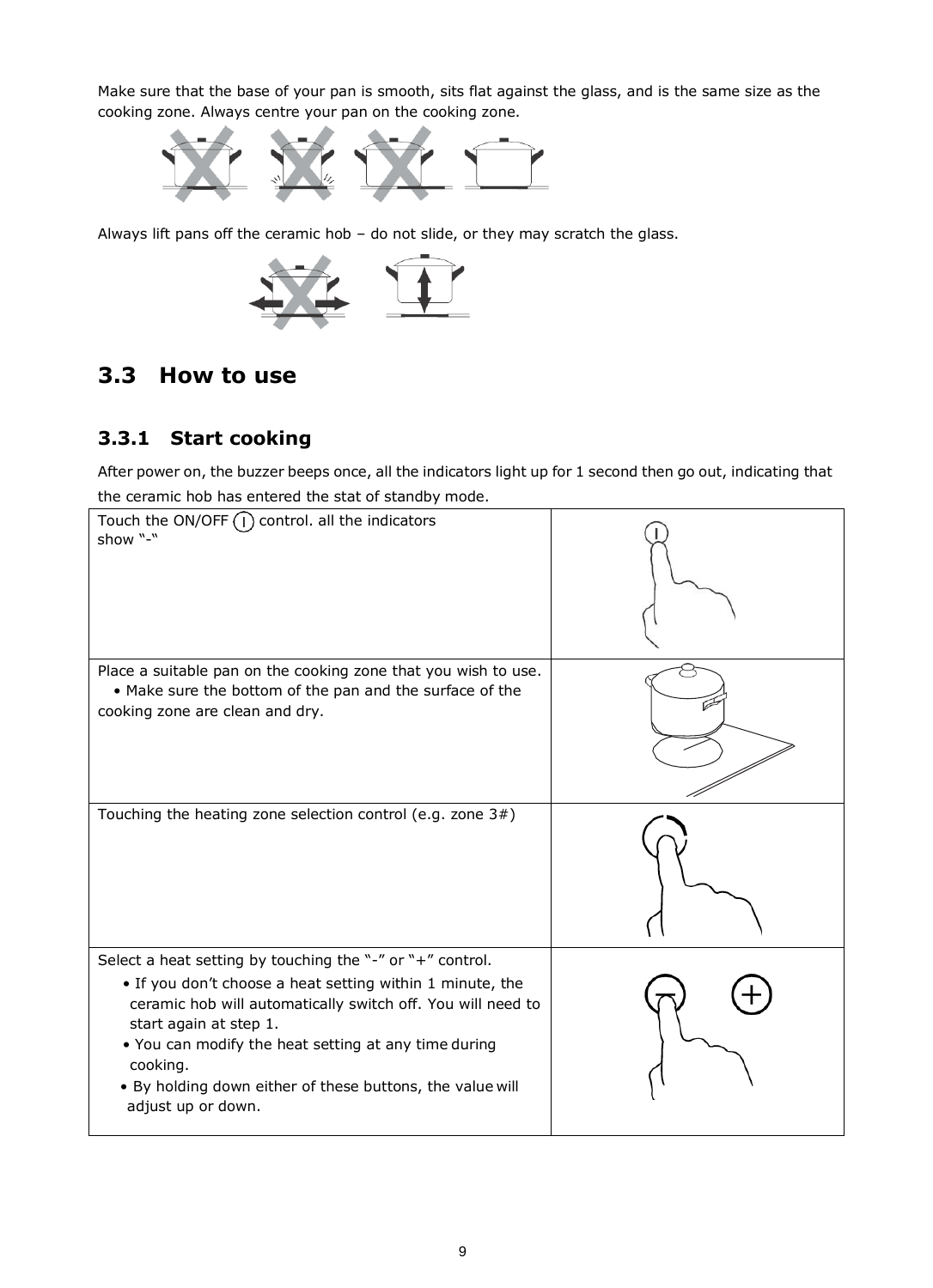### <span id="page-9-0"></span>**3.3.2 Finish cooking**





#### **Beware of hot surfaces**

"H" will show which cooking zone is hot to touch. It will disappear when the surface has cooled down to a safe temperature. It can also be used as an energy saving function if you want to heat further pans, use the hotplate that is still hot.

### <span id="page-9-1"></span>**3.3.3 Locking the Controls**

- You can lock the controls to prevent unintended use (for example children accidentally turning the cooking zones on).
- When the controls are locked, all the controls except the ON/OFF control are disabled.

Н

| To lock the controls                                   |                                     |  |  |
|--------------------------------------------------------|-------------------------------------|--|--|
| Touch the lock $\oslash$ control                       | The timer indicator will show "Lo " |  |  |
| To unlock the controls                                 |                                     |  |  |
| Make sure the ceramic hob is turned on                 |                                     |  |  |
| Touch and hold the lock control $\oslash$ for a while. |                                     |  |  |



When the hob is in the lock mode, all the controls are disable except the ON/OFF  $\mathbb U$ , you can always turn the ceramic hob off with the ON/OFF  $\Omega$  control in an emergency, but you shall unlock the hob first in the next operation.

### <span id="page-9-2"></span>**3.3.4 Timer control**

You can use the timer in two different ways:

a) You can use it as a minute minder. In this case, the timer will not turn any cooking zone off when the set time is up.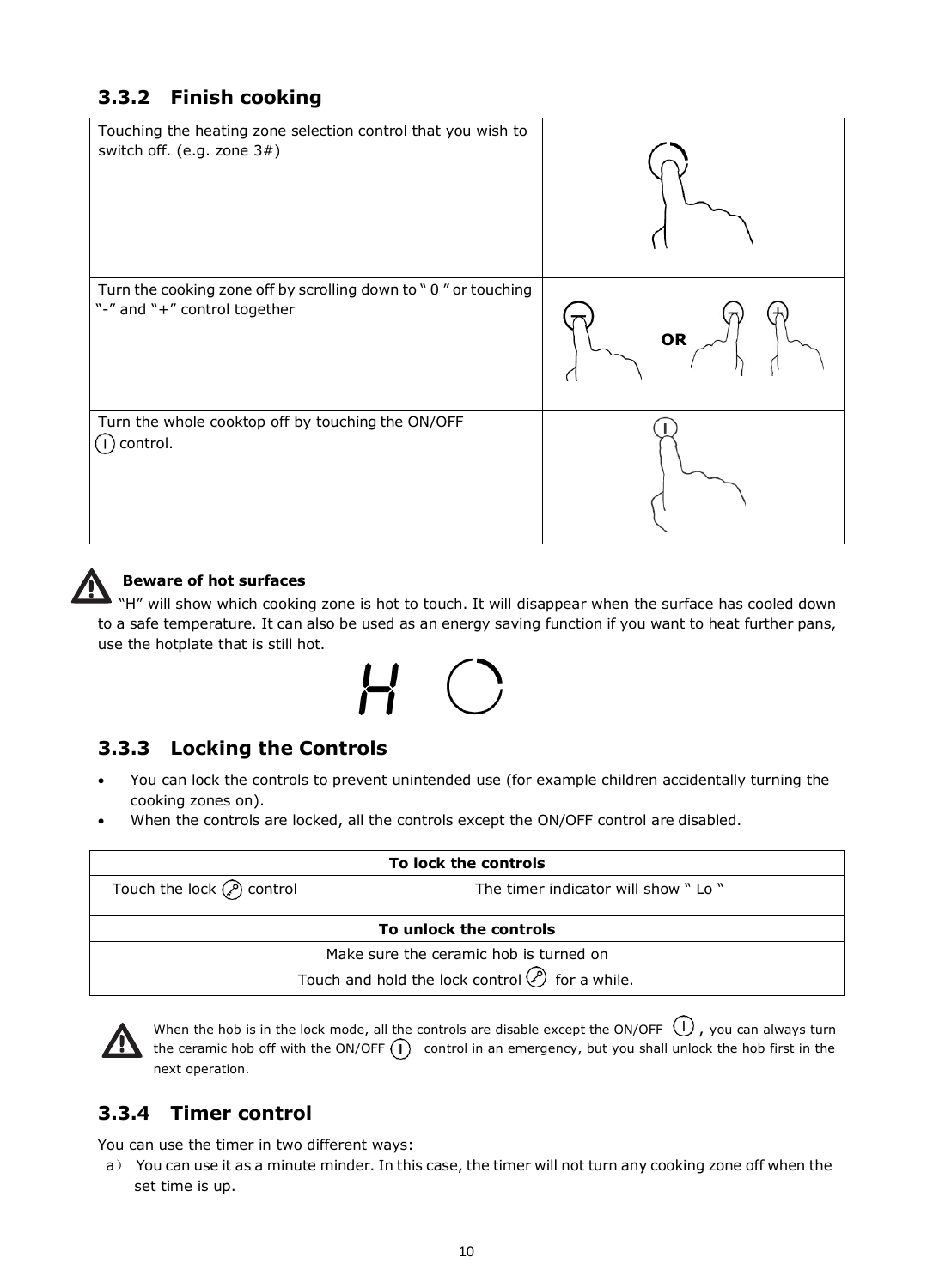b) You can set it to turn one or more cooking zones off after the set time is up.

• The timer of maximum is 99 minutes

### **a) Using the Timer as a Minute Minder**

#### **If you are not selecting any cooking zone**

| Make sure the cooktop is turned on.<br>Note: you can use the minute minder even if you're not<br>selecting any cooking zone.<br>Touch the timer control, the timer indicator will show "--"; |               |
|----------------------------------------------------------------------------------------------------------------------------------------------------------------------------------------------|---------------|
| Adjust the timer setting by touch the "-" or "+" control. The<br>minute minder indicator will start flashing and will show in the<br>timer display.                                          |               |
| Touching the "-" and "+" together, the timer is cancelled, and<br>the "--" will show in the minute display.                                                                                  |               |
| When the time is set, it will begin to count down immediately.<br>The display will show the remaining time and the timer<br>indicator will flash for 5 seconds                               | $\gtrsim$ 7:0 |
| Buzzer will beep for 30 seconds and the timer indicator<br>shows "- -" when the setting time finished.                                                                                       |               |

Hint:

a) Touch the "-" or "+" control of the timer once to decrease or increase by 1 minute.

b) Touch and hold the "-"or"+" control of the timer to decrease or increase by 10 minutes.

c) If the setting time exceeds 99 minutes, the timer will automatically return to 0 minute.

### **b) Setting the timer to turn one or more cooking zones off**

| Set one zone                                |  |
|---------------------------------------------|--|
| Touching the heating zone selection control |  |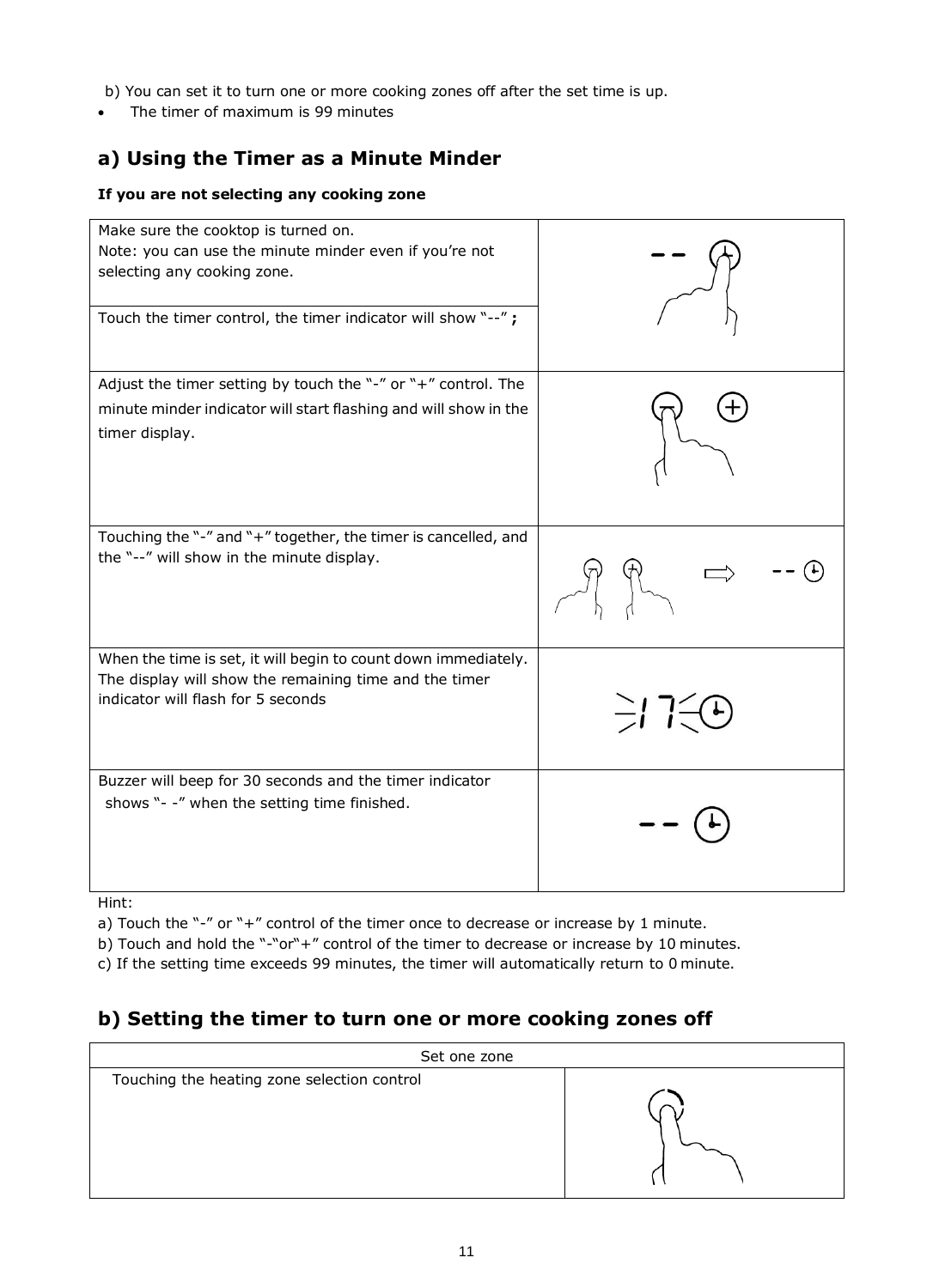| Touch the timer control, the timer indicator show "10"                                                                                  |                              |
|-----------------------------------------------------------------------------------------------------------------------------------------|------------------------------|
|                                                                                                                                         |                              |
| Adjust the timer setting by touch the "-" or "+" control. The                                                                           |                              |
| minute minder indicator will start flashing and will show in the<br>timer display.                                                      |                              |
|                                                                                                                                         |                              |
| Touching the "-" and "+" together, the timer is cancelled, and the<br>"--" will show in the minute display.                             |                              |
|                                                                                                                                         |                              |
| When the time is set, it will begin to count down immediately. The<br>display will show the remaining time and the timer indicator will |                              |
| flash for 5 seconds                                                                                                                     | $\bigoplus$<br>$\frac{1}{2}$ |
|                                                                                                                                         |                              |

#### **Setting the timer to turn more than one cooking zone off**

1. If more than one heating zone use this function, the timer indicator will show the lowest time. (e.g. zone 3# setting time of 10minutes, zone 4# setting time of 5 minutes, the timer indicator shows "5".)

NOTE: The red dot next to power level indicator will flash 。



Note:

a) The red dot next to power level indicator will illuminate indicating that zone is selected.



b) If you want to change the time after the timer is set, you have to start from step 1.

#### <span id="page-11-0"></span>**3.3.5 Over-Temperature Protection**

A temperature sensor equipped can monitor the temperature inside the ceramic hob. When an excessive temperature is monitored, the ceramic hob will stop operation automatically.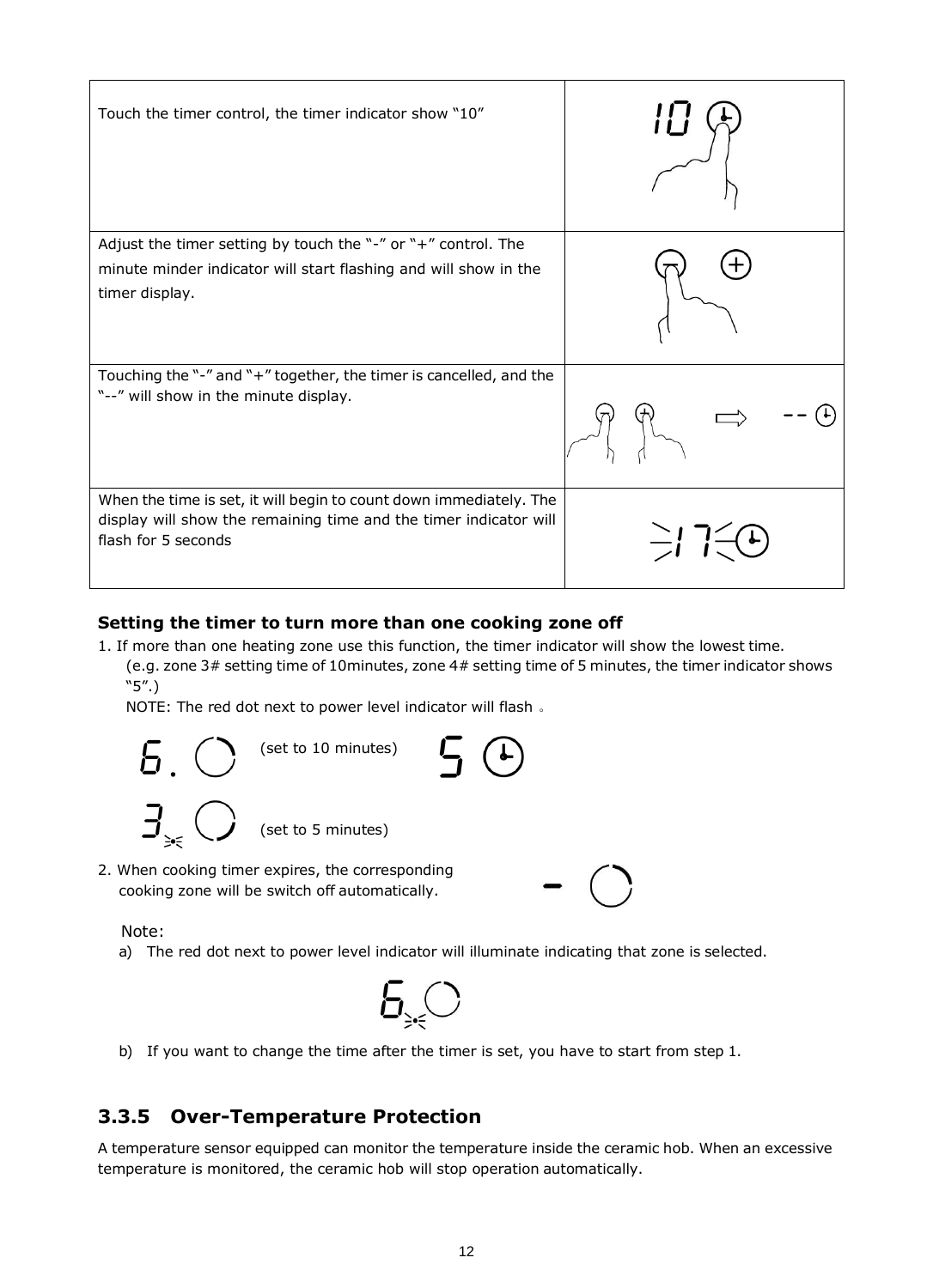### <span id="page-12-0"></span>**3.3.6 Residual Heat Warning**

When the hob has been operating for some time, there will be some residual heat. The letter " H "appears to warn you to keep away from it.

### <span id="page-12-1"></span>**3.3.7 Default working times**

Another safety feature of the hob is automatic shutdown. This occurs whenever you forget to switch off a cooking zone. The default shutdown times are shown in the table below:

| --                                     |  |   |  |  |  |
|----------------------------------------|--|---|--|--|--|
| Power<br>levei                         |  | - |  |  |  |
| Default<br>timer<br>working<br>, hour' |  |   |  |  |  |

## <span id="page-12-2"></span>**4. Cooking Guidelines**

Take care when frying as the oil and fat heat up very quickly, particularly if you're using PowerBoost. At extremely high temperatures oil and fat will ignite spontaneously and this presents a serious fire risk.

### <span id="page-12-3"></span>**4.1 Cooking Tips**

- When food comes to the boil, reduce the temperature setting.
- Using a lid will reduce cooking times and save energy by retaining the heat.
- Minimize the amount of liquid or fat to reduce cooking times.
- Start cooking on a high setting and reduce the setting when the food has heated through.

#### <span id="page-12-4"></span>**4.1.1 Simmering, cooking rice**

- Simmering occurs below boiling point, at around 85°C, when bubbles are just rising occasionally to the surface of the cooking liquid. It is the key to delicious soups and tender stews because the flavours develop without overcooking the food. You should also cook egg-based and flour thickened sauces below boiling point.
- Some tasks, including cooking rice by the absorption method, may require a setting higher than the lowest setting to ensure the food is cooked properly in the time recommended.

### <span id="page-12-5"></span>**4.1.2 Searing steak**

To cook juicy flavorsome steaks:

- 1. Stand the meat at room temperature for about 20 minutes before cooking.
- 2. Heat up a heavy-based frying pan.
- 3. Brush both sides of the steak with oil. Drizzle a small amount of oil into the hot pan and then lower the meat onto the hot pan.
- 4. Turn the steak only once during cooking. The exact cooking time will depend on the thickness of the steak and how cooked you want it. Times may vary from about 2 – 8 minutes per side. Press the steak to gauge how cooked it is – the firmer it feels the more 'well done' it will be.
- 5. Leave the steak to rest on a warm plate for a few minutes to allow it to relax and become tender before serving.

### <span id="page-12-6"></span>**4.1.3 For stir-frying**

- 1. Choose an ceramic compatible flat-based wok or a large frying pan.
- 2. Have all the ingredients and equipment ready. Stir-frying should be quick. If cooking large quantities, cook the food in several smaller batches.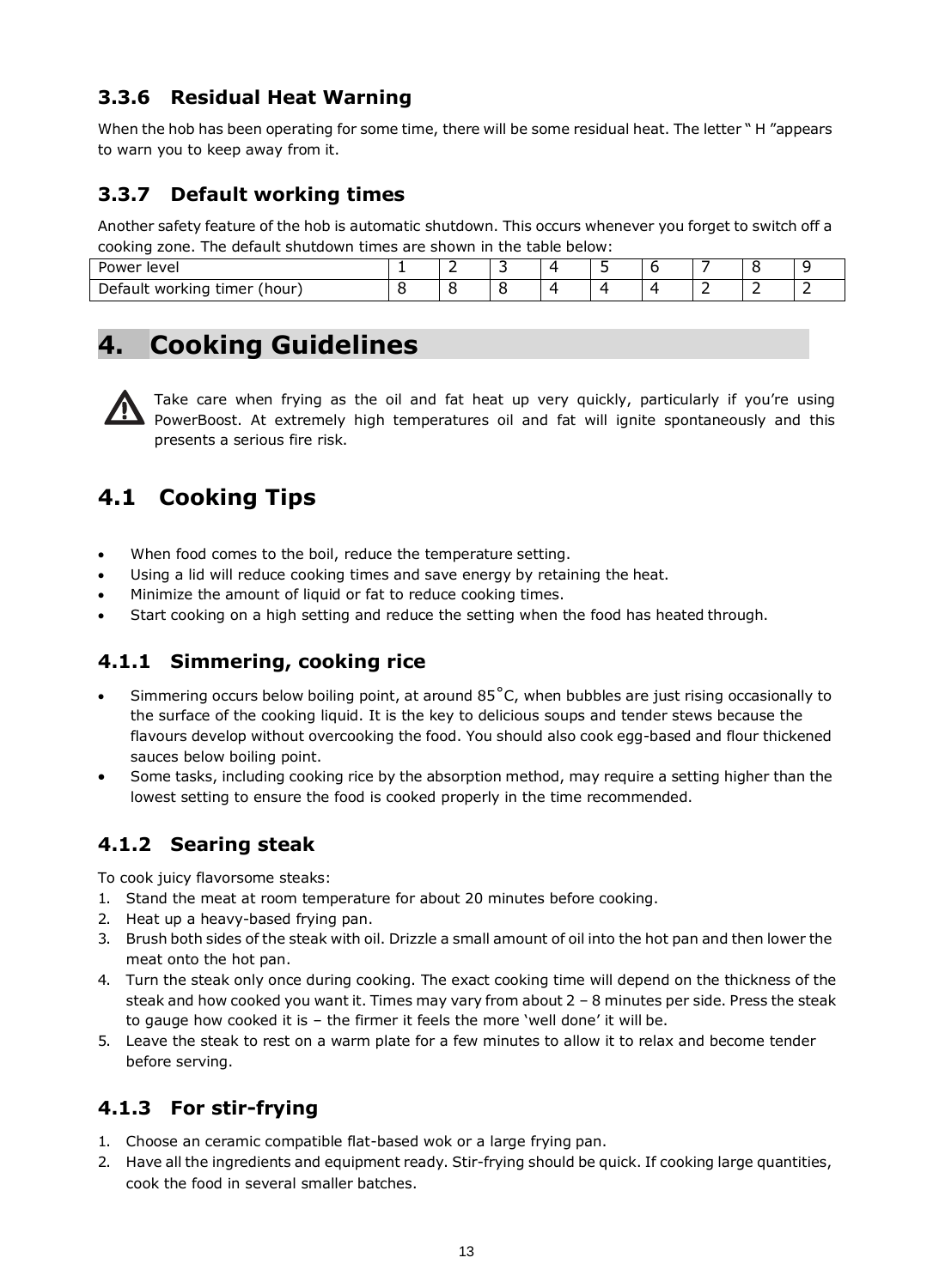- 3. Preheat the pan briefly and add two tablespoons of oil.
- 4. Cook any meat first, put it aside and keep warm.
- 5. Stir-fry the vegetables. When they are hot but still crisp, turn the cooking zone to a lower setting, return the meat to the pan and add your sauce.
- 6. Stir the ingredients gently to make sure they are heated through.
- 7. Serve immediately.

## <span id="page-13-0"></span>**5. Heat Settings**

The settings below are guidelines only. The exact setting will depend on several factors, including your cookware and the amount you are cooking. Experiment with the Ceramic hob to find the settings that best suit you.

| <b>Heat setting</b> | <b>Suitability</b>                                       |
|---------------------|----------------------------------------------------------|
| $1 - 2$             | • delicate warming for small amounts of food             |
|                     | • melting chocolate, butter, and foods that burn quickly |
|                     | • gentle simmering                                       |
|                     | • slow warming                                           |
| $3 - 4$             | • reheating                                              |
|                     | • rapid simmering                                        |
|                     | • cooking rice                                           |
| $5 - 6$             | • pancakes                                               |
| $7 - 8$             | · sautéing                                               |
|                     | • cooking pasta                                          |
| 9                   | • stir-frying                                            |
|                     | $\bullet$ searing                                        |
|                     | • bringing soup to the boil                              |
|                     | • boiling water                                          |

## <span id="page-13-1"></span>**6. Care and Cleaning**

| What?                                                                                                                              | How?                                                                                                                                                                                                                                | Important!                                                                                                                                                                                                                                                                                                                                                                                                                                  |
|------------------------------------------------------------------------------------------------------------------------------------|-------------------------------------------------------------------------------------------------------------------------------------------------------------------------------------------------------------------------------------|---------------------------------------------------------------------------------------------------------------------------------------------------------------------------------------------------------------------------------------------------------------------------------------------------------------------------------------------------------------------------------------------------------------------------------------------|
| Everyday<br>soiling on<br>glass<br>(fingerprints,<br>marks, stains<br>left by food or<br>non-sugary<br>spillovers on<br>the glass) | 1. Switch the power to the cooktop off.<br>2. Apply a cooktop cleaner while the glass is<br>still warm (but not hot!)<br>3. Rinse and wipe dry with a clean cloth or<br>paper towel.<br>4. Switch the power to the cooktop back on. | • When the power to the cooktop is<br>switched off, there will be no 'hot<br>surface' indication but the cooking zone<br>may still be hot! Take extreme care.<br>• Heavy-duty scourers, some nylon<br>scourers and harsh/abrasive cleaning<br>agents may scratch the glass. Always<br>read the label to check if your cleaner or<br>scourer is suitable.<br>• Never leave cleaning residue on the<br>cooktop: the glass may become stained. |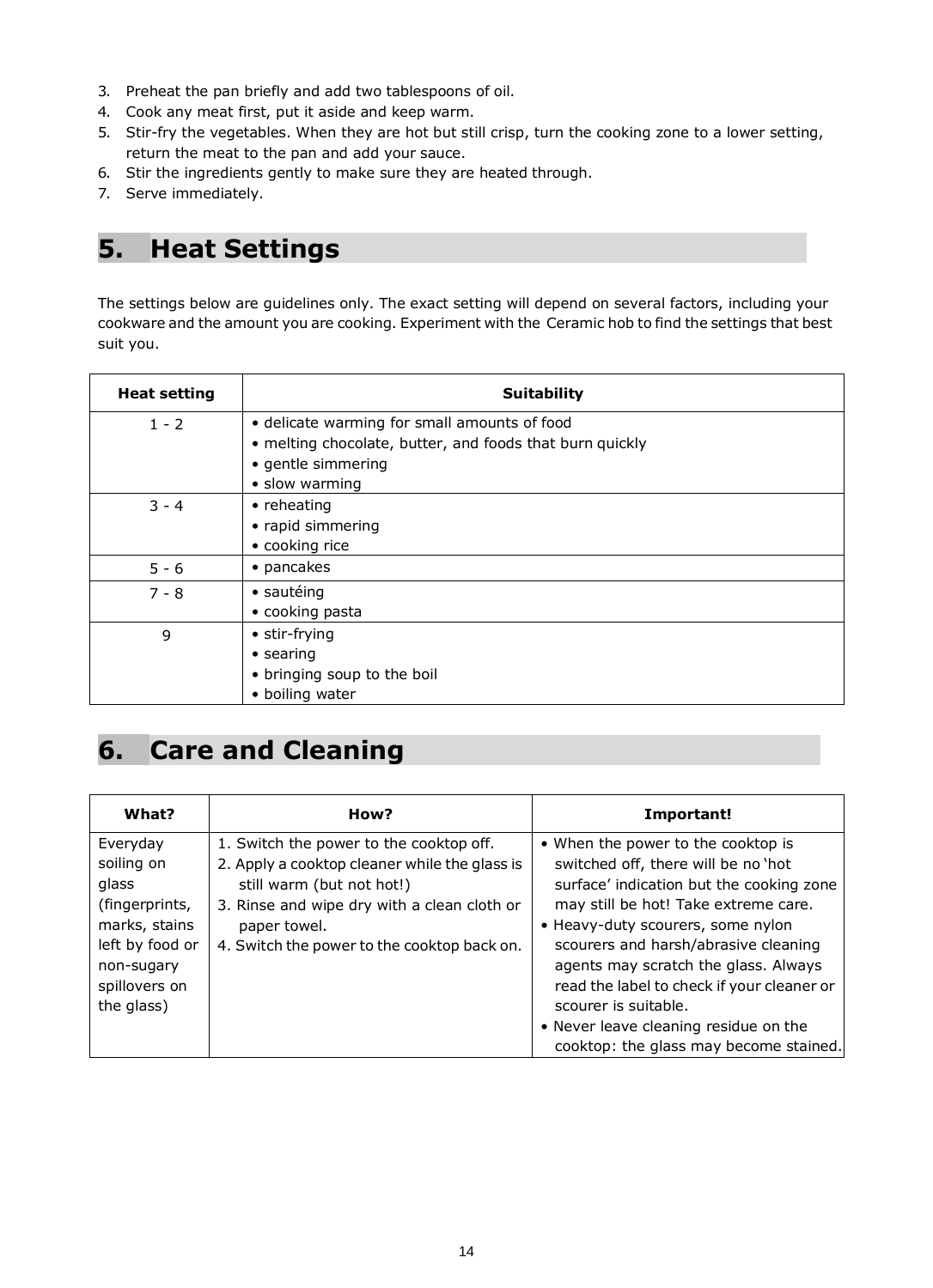| Boilovers,<br>melts, and<br>hot sugary<br>spills on<br>the glass | Remove these immediately with a fish slice,<br>palette knife or razor blade scraper suitable<br>for Ceramic glass cooktops, but beware of<br>hot cooking zone surfaces:<br>1. Switch the power to the cooktop off at<br>the wall.<br>2. Hold the blade or utensil at a 30° angle<br>and scrape the soiling or spill to a cool<br>area of the cooktop.<br>3. Clean the soiling or spill up with a dish<br>cloth or paper towel.<br>4. Follow steps 2 to 4 for 'Everyday soiling<br>on glass' above. | • Remove stains left by melts and<br>sugary food or spillovers as soon<br>as possible. If left to cool on the<br>glass, they may be difficult to<br>remove or even permanently<br>damage the glass surface.<br>• Cut hazard: when the safety cover<br>is retracted, the blade in a scraper<br>is razor-sharp. Use with extreme<br>care and always store safely and<br>out of reach of children. |
|------------------------------------------------------------------|----------------------------------------------------------------------------------------------------------------------------------------------------------------------------------------------------------------------------------------------------------------------------------------------------------------------------------------------------------------------------------------------------------------------------------------------------------------------------------------------------|-------------------------------------------------------------------------------------------------------------------------------------------------------------------------------------------------------------------------------------------------------------------------------------------------------------------------------------------------------------------------------------------------|
| Spillovers on<br>the touch<br>controls                           | 1. Switch the power to the cooktop off.<br>2. Soak up the spill<br>3. Wipe the touch control area with a clean<br>damp sponge or cloth.<br>4. Wipe the area completely dry<br>with a paper towel.<br>5. Switch the power to the cooktop back on.                                                                                                                                                                                                                                                   | • The cooktop may beep and turn<br>itself off, and the touch controls<br>may not function while there is<br>liquid on them. Make sure you wipe the<br>touch control area dry before turning the<br>cooktop back on.                                                                                                                                                                             |

# <span id="page-14-0"></span>**7. Hints and Tips**

| Problem                                            | <b>Possible causes</b>                                                                                                                   | What to do                                                                                                                                                                                                                                                  |  |  |
|----------------------------------------------------|------------------------------------------------------------------------------------------------------------------------------------------|-------------------------------------------------------------------------------------------------------------------------------------------------------------------------------------------------------------------------------------------------------------|--|--|
| The cooktop cannot<br>Be turned on.                | No power.                                                                                                                                | Make sure the ceramic hob is<br>connected to the power supply<br>and that it is switched on.<br>Check whether there is a power<br>outage in your home or area. If<br>you've checked everything and the<br>problem persists, call a qualified<br>technician. |  |  |
| The touch controls are<br>unresponsive.            | The controls are locked.                                                                                                                 | Unlock the controls. See section<br>'Using your ceramic cooktop' for<br>instructions.                                                                                                                                                                       |  |  |
| The touch controls are<br>difficult to operate.    | There may be a slight film of<br>water over the controls or you<br>may be using the tip of your<br>finger when touching the<br>controls. | Make sure the touch control area is dry<br>and use the ball of your finger when<br>touching the controls.                                                                                                                                                   |  |  |
| The glass is being<br>scratched.                   | Rough-edged cookware.<br>Unsuitable, abrasive scourer or                                                                                 | Use cookware with flat and smooth<br>bases. See 'Choosing the right<br>cookware'.<br>See 'Care and cleaning'.                                                                                                                                               |  |  |
|                                                    | cleaning products being used.                                                                                                            |                                                                                                                                                                                                                                                             |  |  |
| Some pans make<br>crackling or clicking<br>noises. | This may be caused by the<br>construction of your cookware<br>(layers of different metals<br>vibrating differently).                     | This is normal for cookware and<br>does not indicate a fault.                                                                                                                                                                                               |  |  |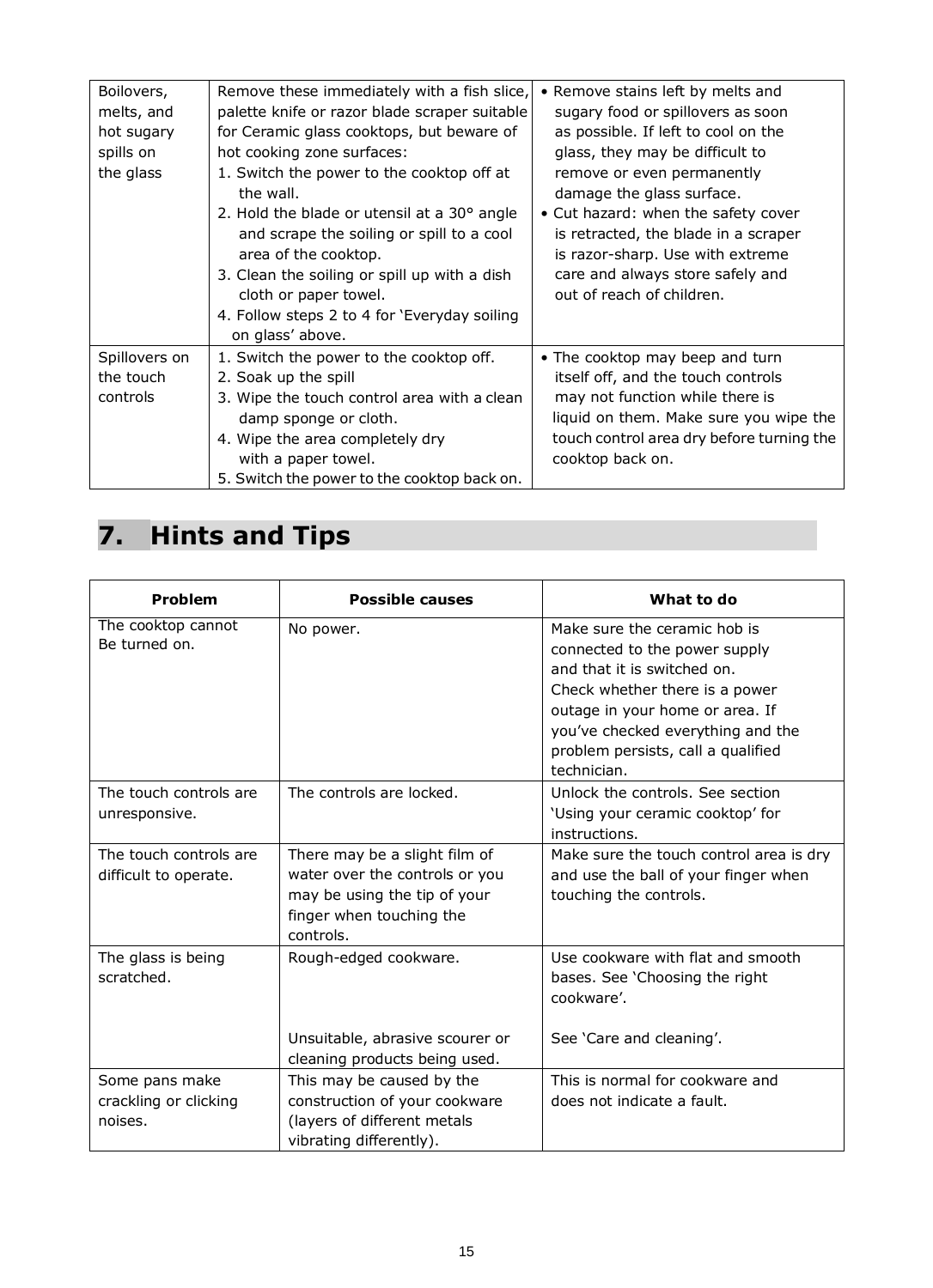## <span id="page-15-0"></span>**8. Installation**

### <span id="page-15-1"></span>**8.1 Selection of installation equipment**

Cut out the work surface according to the sizes shown in the drawing.

For the purpose of installation and use, a minimum of 5 cm space shall be preserved around the hole. Be sure the thickness of the work surface is at least 30mm. Please select heat-resistant and insulated work surface material (Wood and similar fibrous or hygroscopic material shall not be used as work surface material unless impregnated) to avoid the electrical shock and larger deformation caused by the heat radiation from the hotplate. As shown below:



Note: The safety distance between the sides of the hob and the inner surfaces of the worktop should be at least 3mm.



|     | $\mid$ L(mm) $\mid$ W(mm) $\mid$ H(mm) $\mid$ D(mm) $\mid$ A(mm) $\mid$ B(mm) $\mid$ X(mm) $\mid$ F(mm) |    |    |                                    |  |
|-----|---------------------------------------------------------------------------------------------------------|----|----|------------------------------------|--|
| 590 | 520                                                                                                     | 55 | 51 | $560+4$   490+4   50 mini   3 mini |  |
|     |                                                                                                         |    |    | $+1$                               |  |

Under any circumstances, make sure the ceramic cooker hob is well ventilated and the air inlet and outlet are not blocked. Ensure the ceramic cooker hob is in good work state. As shown below

Note: The safety distance between the hotplate and the cupboard above the hotplate should be at least 760mm.





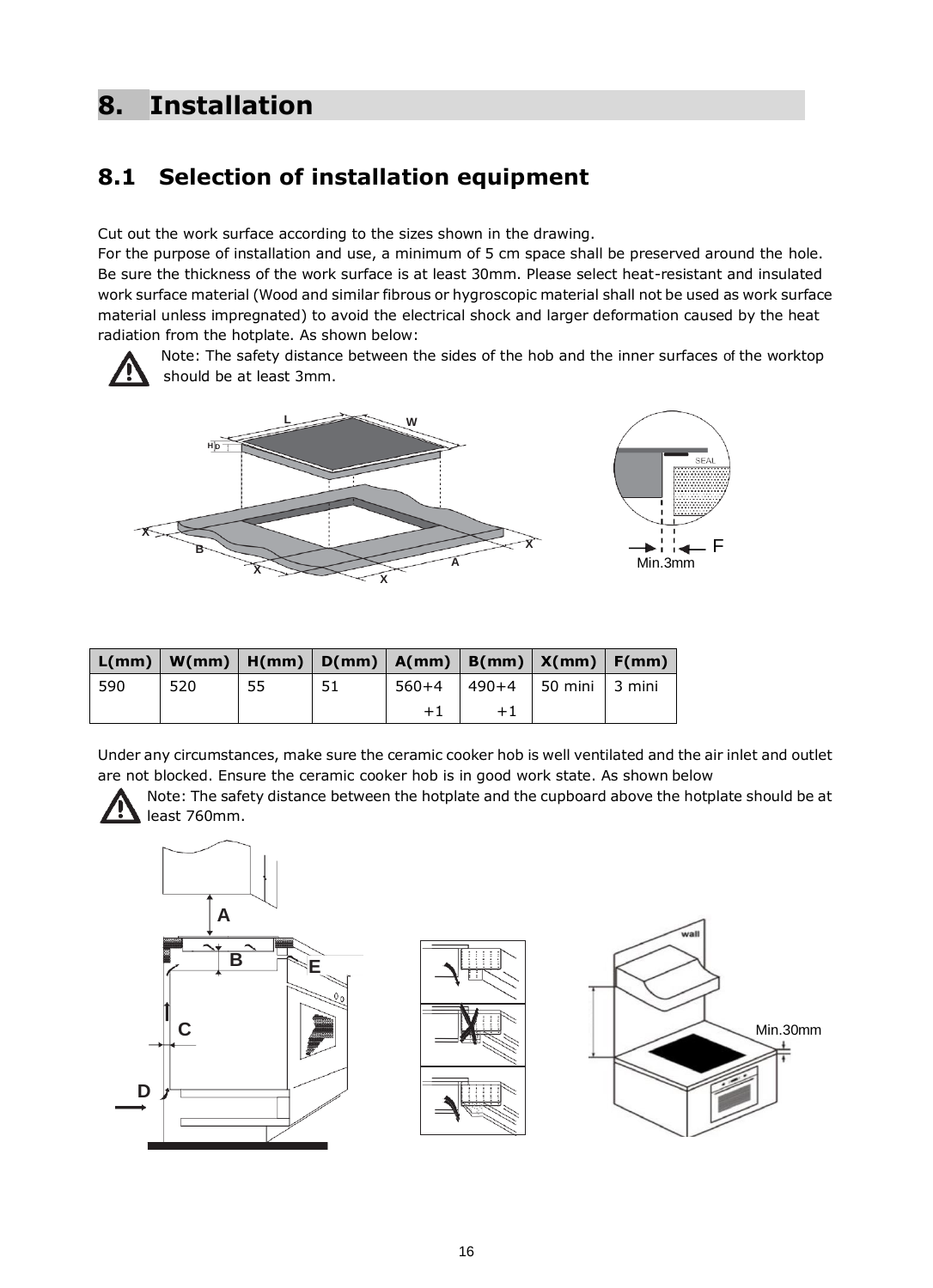|     | $A(mm)$ $B(mm)$ $C(mm)$ $D_1$ |  |                                               |
|-----|-------------------------------|--|-----------------------------------------------|
| 760 |                               |  | 50 mini   20 mini   Air intake   Air exit 5mm |

### **WARNING: Ensuring Adequate Ventilation**

Make sure the ceramic hob is well ventilated and that air inlet and outlet are not blocked. In order to avoid accidental touch with the overheating bottom of the hob, or getting unexpectable electric shock during working, it is necessary to put a wooden insert, fixed by screws, at a minimum distance of 50mm from the bottom of the hob. Follow the requirements below.



There are ventilation holes around outside of the hob. YOU MUST ensure these holes are not blocked by the worktop when you put the hob into position.



- Be aware that the glue that join the plastic or wooden material to the furniture, has to resist to temperature not below 150℃, to avoid the unstuck of the paneling.
- The rear wall, adjacent and surrounding surfaces must therefore be able to withstand an temperature of 90℃.

## <span id="page-16-0"></span>**8.2 Before locating the fixing brackets**

The unit should be placed on a stable, smooth surface (use the packaging). Do not apply force onto the controls protruding from the hob.

Fix the hob on the work surface by screw four brackets on the bottom of hob (see picture) after installation.



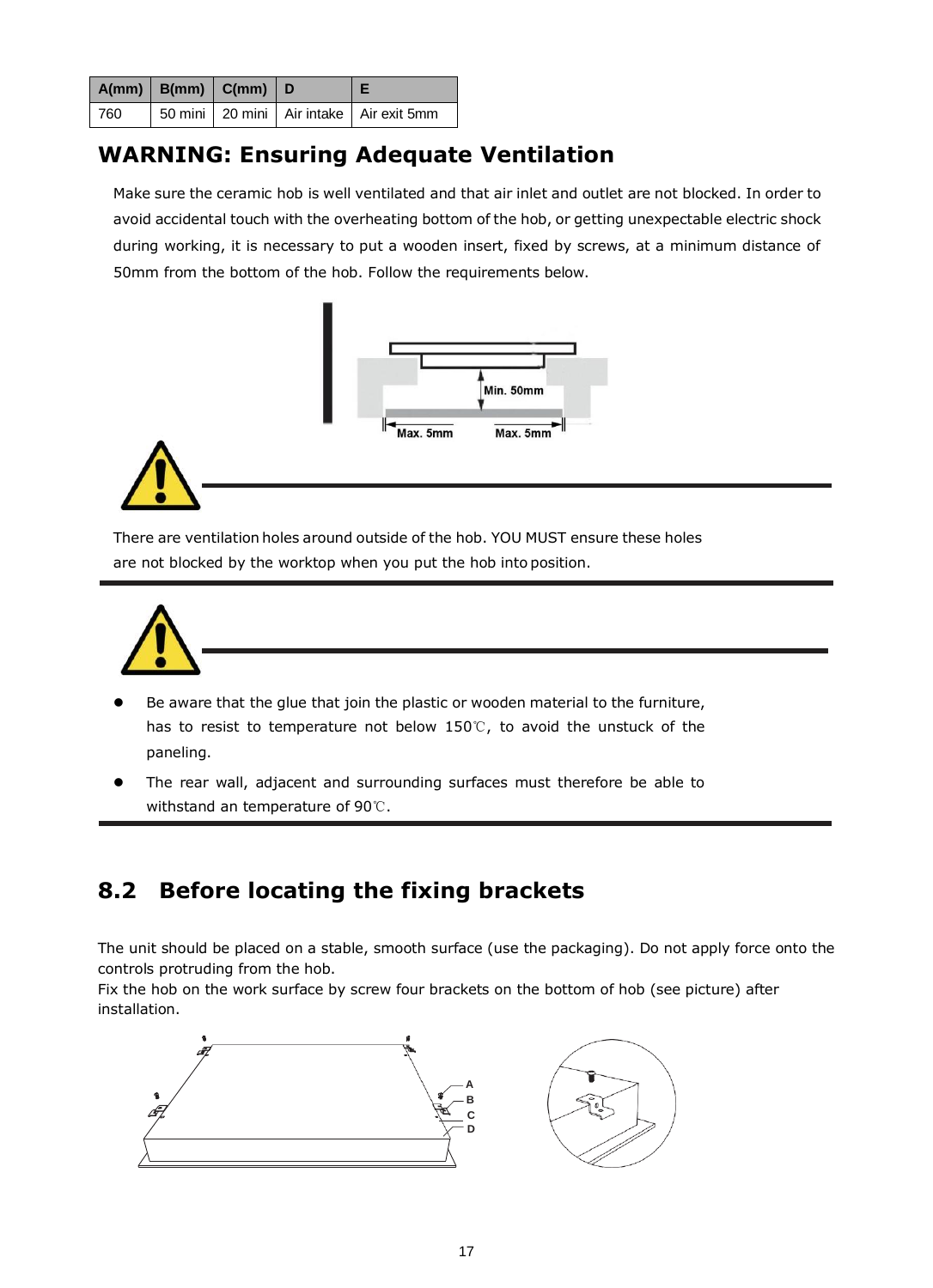| В |                                     |  |
|---|-------------------------------------|--|
|   | screw   bracket   Screw hole   base |  |

Adjust the bracket position to suit for different work surface's thickness.



Under any circumstances, the brackets cannot touch with the inner surfaces of the worktop after installation (see picture).

### <span id="page-17-0"></span>**8.3 Cautions**

- 1. The ceramic cooker hob must be installed by qualified personnel or technicians. We have professionals at your service. Please never conduct the operation by yourself.
- 2. The ceramic cooker hob shall not be mounted to cooling equipment, dishwashers and rotary dryers.
- 3. The ceramic cooker hob shall be installed such that better heat radiation can be ensured to enhance its reliability.
- 4. The wall and induced heating zone above the work surface shall withstand heat.
- 5. To avoid any damage, the sandwich layer and adhesive must be resistant to heat.
- 6. A steam cleaner is not to be used.

### <span id="page-17-1"></span>**8.4 Connecting the hob to the mains power supply**

The power supply should be connected in compliance with the relevant standard, or a single-pole circuit breaker. The method of connection is shown below.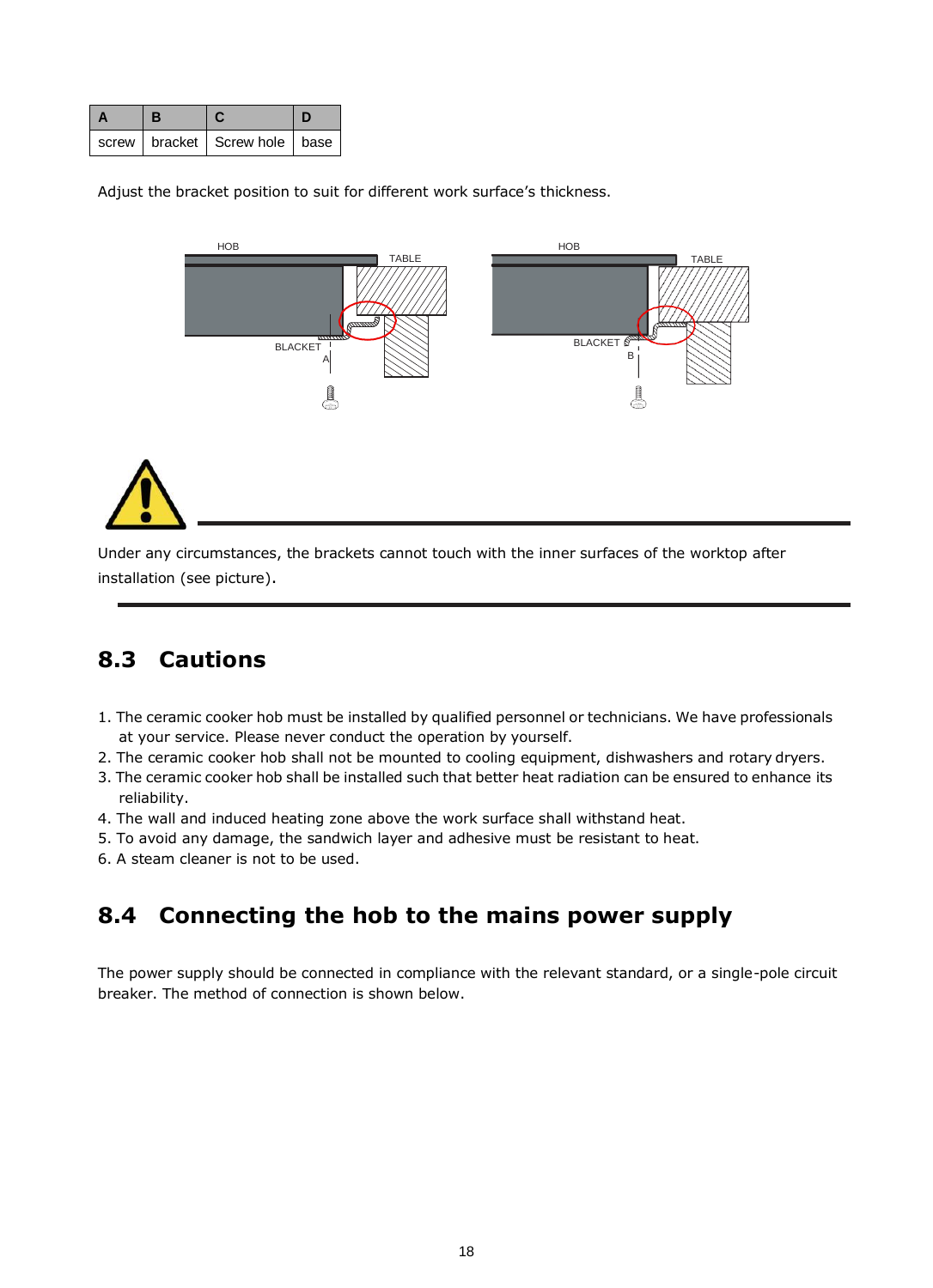

- 1.If the cable is damaged or needs replacing, this should be done by an after-sales technician using the proper tools, so as to avoid any accidents.
- 2. If the appliance is being connected directly to the mains supply, an omnipolar circuit breaker must be installed with a minimum gap of 3mm between the contacts.
- 3. The installer must ensure that the correct electrical connection has been made and that it complies with safety regulations.
- 4. The cable must not be bent or compressed.
- 5. The cable must be checked regularly and only replaced by a properly qualified person.



The bottom surface and the power cord of the hob are not accessible after installation.